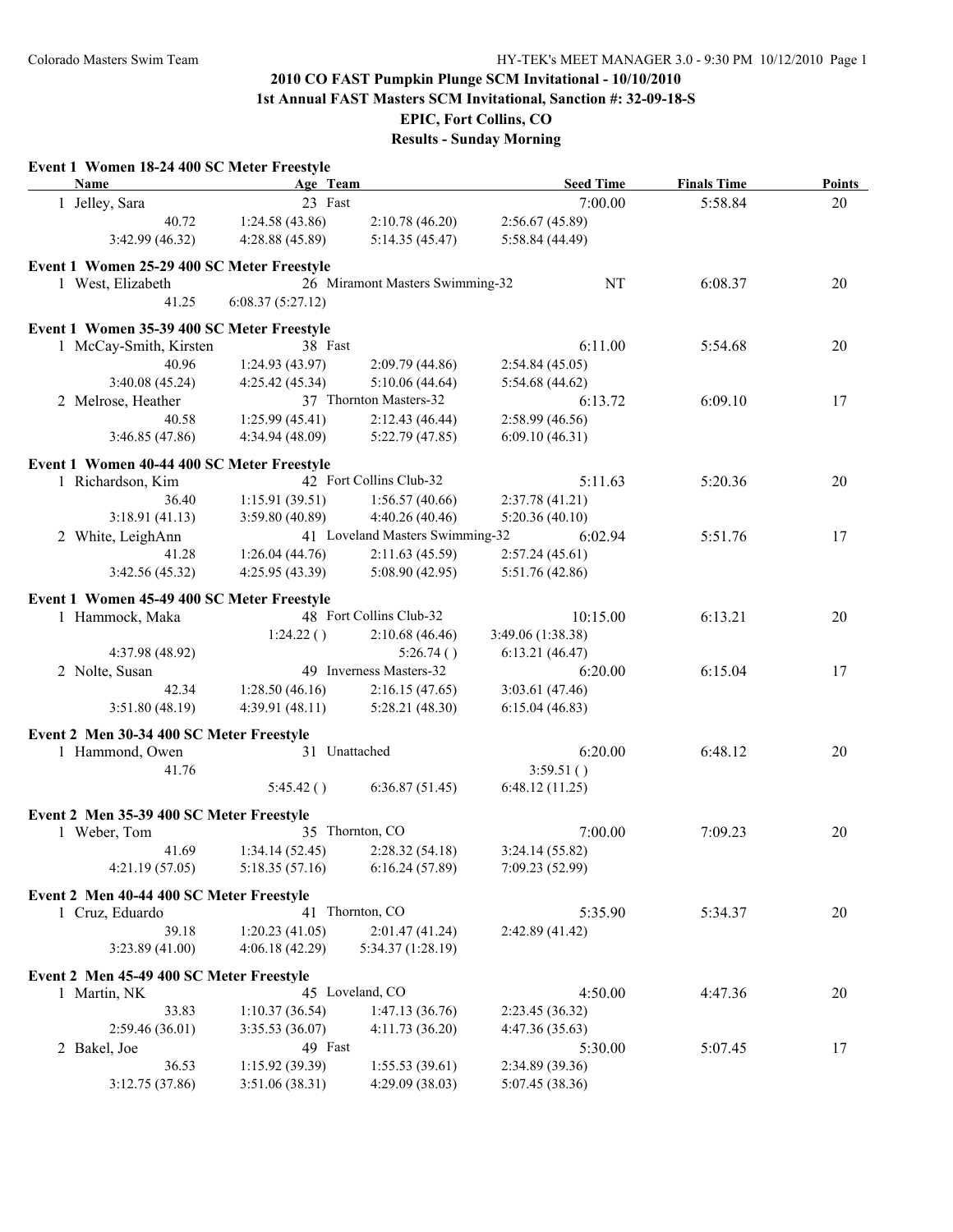**1st Annual FAST Masters SCM Invitational, Sanction #: 32-09-18-S**

**EPIC, Fort Collins, CO**

| (Event 2 Men 45-49 400 SC Meter Freestyle) |                |                                  |                 |         |    |
|--------------------------------------------|----------------|----------------------------------|-----------------|---------|----|
| 3 Dauksher, Walter                         | 46 Fast        |                                  | 5:30.00         | 5:18.32 | 16 |
| 35.54                                      | 1:14.66(39.12) | 1:54.77(40.11)                   | 2:35.68 (40.91) |         |    |
| 3:16.89(41.21)                             | 3:57.96(41.07) | 4:38.60(40.64)                   | 5:18.32(39.72)  |         |    |
| 4 Roush, Stephen                           |                | 48 Windsor (W3c) Masters Swim-32 | 5:15.00         | 5:21.06 | 15 |
| 36.31                                      | 1:15.87(39.56) | 1:55.42(39.55)                   | 2:35.71 (40.29) |         |    |
| 3:16.61(40.90)                             | 3:58.09(41.48) | 4:40.41 (42.32)                  | 5:21.06(40.65)  |         |    |
| 5 Garcia, Doug                             | 49 Fast        |                                  | 6:15.00         | 6:23.95 | 14 |
| 40.65                                      | 1:25.92(45.27) |                                  | 3:03.36()       |         |    |
| 3:53.34 (49.98)                            | 4:43.95(50.61) | 5:35.70(51.75)                   | 6:23.95(48.25)  |         |    |
| Event 2 Men 50-54 400 SC Meter Freestyle   |                |                                  |                 |         |    |
| 1 Nolte, Christopher                       |                | 53 Inverness Masters-32          | 4:58.00         | 5:02.67 | 20 |
| 35.86                                      | 1:14.19(38.33) | 1:52.82(38.63)                   | 2:31.37(38.55)  |         |    |
| 3:09.66 (38.29)                            | 3:48.22(38.56) | 4:25.98(37.76)                   | 5:02.67 (36.69) |         |    |
|                                            |                |                                  |                 |         |    |
| Event 2 Men 55-59 400 SC Meter Freestyle   |                |                                  |                 |         |    |
| 1 Parkinson, Bruce                         | 59 Fast        |                                  | 5:45.00         | 5:47.20 | 20 |
| 38.64                                      | 1:20.85(42.21) | 2:04.38(43.53)                   | 2:48.89 (44.51) |         |    |
| 3:33.50(44.61)                             | 4:18.51(45.01) | 5:03.45(44.94)                   | 5:47.20 (43.75) |         |    |
| Event 2 Men 60-64 400 SC Meter Freestyle   |                |                                  |                 |         |    |
| 1 Abbott, Bill                             | 64 Unattached  |                                  | 6:00.00         | 5:59.33 | 20 |
| 37.78                                      | 1:24.18(46.40) | 2:07.21(43.03)                   | 2:51.80(44.59)  |         |    |
| 3:38.12(46.32)                             | 4:24.83(46.71) | 5:12.59(47.76)                   | 5:59.33 (46.74) |         |    |
| Event 2 Men 70-74 400 SC Meter Freestyle   |                |                                  |                 |         |    |
| 1 Thornton, George                         |                | 70 Thornton, CO                  | 6:30.00         | 7:12.62 | 20 |
| 49.94                                      | 1:43.43(53.49) | 2:38.47(55.04)                   | 3:33.49 (55.02) |         |    |
| 4:28.21 (54.72)                            | 5:23.38(55.17) | 6:19.06(55.68)                   | 7:12.62(53.56)  |         |    |
| Event 3 Women 18-24 50 SC Meter Butterfly  |                |                                  |                 |         |    |
| 1 Michelson, Ashley                        | 22 Unattached  |                                  | NT              | 37.30   | 20 |
| 2 Dierking, Tamara                         | 21 Fast        |                                  | 34.75           | 39.95   | 17 |
|                                            |                |                                  |                 |         |    |
| Event 3 Women 25-29 50 SC Meter Butterfly  |                |                                  |                 |         |    |
| 1 Anstett, Denise                          | 26 Fast        |                                  | 38.60           | 36.54   | 20 |
| Event 3 Women 30-34 50 SC Meter Butterfly  |                |                                  |                 |         |    |
| 1 Linke, Lindsay                           |                | 30 Fort Collins Club-32          | 30.00           | 30.83   | 20 |
|                                            |                |                                  |                 |         |    |
| Event 3 Women 45-49 50 SC Meter Butterfly  |                | 45 Bee Gee s-32                  |                 |         |    |
| 1 Von Der Lippe, Susan                     |                |                                  | 29.00           | 28.84   | 20 |
| Event 3 Women 55-59 50 SC Meter Butterfly  |                |                                  |                 |         |    |
| 1 Rosener, Karen                           |                | 56 Fort Collins Club-32          | 35.80           | 36.48   | 20 |
| Event 4 Men 35-39 50 SC Meter Butterfly    |                |                                  |                 |         |    |
| 1 Edwards, Dan                             |                | 37 Broomfield Breakers           | 30.00           | 29.09   | 20 |
| 2 Welting, Evan                            | 36 Fast        |                                  | 30.91           | 30.14   | 17 |
| 3 Hancock, Wade                            | 37 Fast        |                                  | 31.50           | 30.69   | 16 |
|                                            |                |                                  |                 |         |    |
| Event 4 Men 60-64 50 SC Meter Butterfly    |                |                                  |                 |         |    |
| 1 Abbott, Bill                             | 64 Unattached  |                                  | 33.00           | 34.15   | 20 |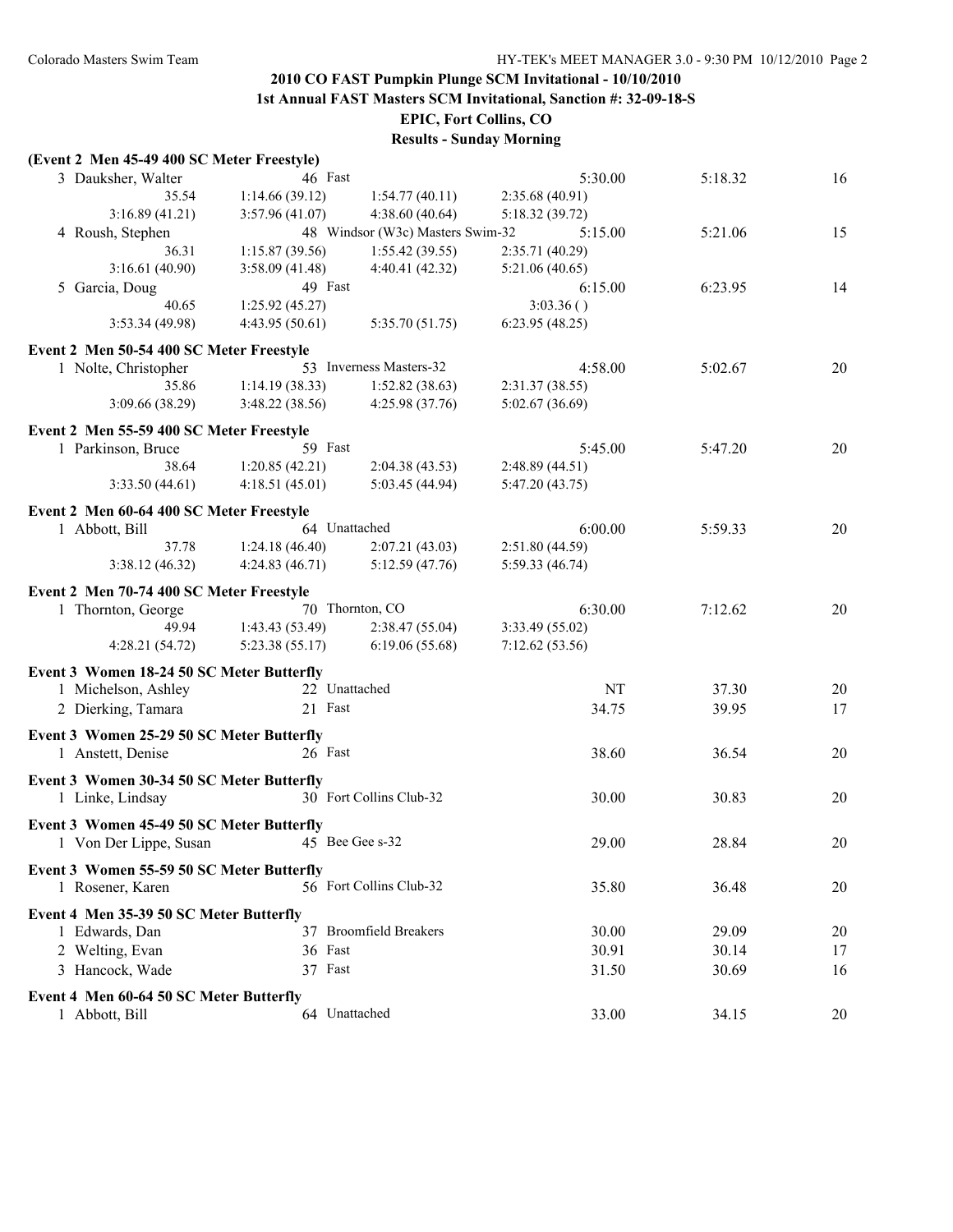**1st Annual FAST Masters SCM Invitational, Sanction #: 32-09-18-S**

**EPIC, Fort Collins, CO**

| Event 4 Men 65-69 50 SC Meter Butterfly       |                  |                                 |                 |         |    |
|-----------------------------------------------|------------------|---------------------------------|-----------------|---------|----|
| 1 Abrahams, Richard                           |                  | 65 Unattached                   | 32.00           | 30.36   | 20 |
|                                               |                  |                                 |                 |         |    |
| Event 5 Women 30-34 100 SC Meter Backstroke   |                  |                                 |                 |         |    |
| 1 Fuller, Lacy                                |                  | 31 Fort Collins, CO             | 1:57.00         | 1:48.54 | 20 |
| 50.46                                         | 1:48.54(58.08)   |                                 |                 |         |    |
| Event 5 Women 40-44 100 SC Meter Backstroke   |                  |                                 |                 |         |    |
| 1 White, LeighAnn                             |                  | 41 Loveland Masters Swimming-32 | 1:40.00         | 1:34.24 | 20 |
| 46.02                                         | 1:34.24(48.22)   |                                 |                 |         |    |
| 2 Uriegas, Rachel                             |                  | 40 Fast                         | 1:55.36         | 2:04.53 | 17 |
| 59.43                                         |                  |                                 |                 |         |    |
|                                               | 2:04.53(1:05.10) |                                 |                 |         |    |
| Event 6 Men 35-39 100 SC Meter Backstroke     |                  |                                 |                 |         |    |
| 1 O'Sullivan, Chris                           |                  | 35 Colorado Masters Swimming-32 | 56.00           | 1:05.39 | 20 |
| 30.89                                         | 1:05.39(34.50)   |                                 |                 |         |    |
| 2 Weber, Tom                                  |                  | 35 Thornton, CO                 | 1:45.00         | 1:53.05 | 17 |
| 53.84                                         | 1:53.05(59.21)   |                                 |                 |         |    |
|                                               |                  |                                 |                 |         |    |
| Event 6 Men 40-44 100 SC Meter Backstroke     |                  |                                 |                 |         |    |
| 1 Stewart, Karl                               |                  | 44 Bee Gee s-32                 | 1:07.00         | 1:10.43 | 20 |
| 34.48                                         | 1:10.43(35.95)   |                                 |                 |         |    |
| Event 6 Men 45-49 100 SC Meter Backstroke     |                  |                                 |                 |         |    |
| 1 Barringer, Rob                              |                  | 45 Golden, CO                   | 1:17.90         | 1:13.96 | 20 |
| 35.32                                         | 1:13.96 (38.64)  |                                 |                 |         |    |
|                                               |                  | 49 Fast                         |                 |         | 17 |
| 2 Dickman, Brian                              |                  |                                 | 1:30.00         | 1:28.88 |    |
| 43.67                                         | 1:28.88 (45.21)  |                                 |                 |         |    |
| 3 Garcia, Doug                                |                  | 49 Fast                         | 1:40.00         | 1:39.30 | 16 |
| 48.57                                         | 1:39.30(50.73)   |                                 |                 |         |    |
| Event 6 Men 55-59 100 SC Meter Backstroke     |                  |                                 |                 |         |    |
| 1 Stanback, John H                            |                  | 57 Fast                         | 1:12.50         | 1:13.36 | 20 |
| 36.05                                         | 1:13.36(37.31)   |                                 |                 |         |    |
|                                               |                  |                                 |                 |         |    |
| Event 7 Women 35-39 200 SC Meter Breaststroke |                  |                                 |                 |         |    |
| 1 McCay-Smith, Kirsten                        |                  | 38 Fast                         | 3:33.00         | 3:27.42 | 20 |
| 48.98                                         | 1:41.63(52.65)   | 2:34.93(53.30)                  | 3:27.42(52.49)  |         |    |
| 2 Melrose, Heather                            |                  | 37 Thornton Masters-32          | 3:29.29         | 3:33.59 | 17 |
| 49.03                                         | 1:43.37(54.34)   | 2:38.27(54.90)                  | 3:33.59 (55.32) |         |    |
| Event 7 Women 45-49 200 SC Meter Breaststroke |                  |                                 |                 |         |    |
| 1 Hammock, Maka                               |                  | 48 Fort Collins Club-32         | 6:30.00         | 3:33.69 | 20 |
|                                               |                  |                                 |                 |         |    |
| 48.47                                         | 1:43.11(54.64)   | 2:40.79 (57.68)                 | 3:33.69 (52.90) |         |    |
| Event 8 Men 45-49 200 SC Meter Breaststroke   |                  |                                 |                 |         |    |
| 1 Martin, NK                                  |                  | 45 Loveland, CO                 | 2:50.00         | 3:02.77 | 20 |
| 43.09                                         | 1:29.84(46.75)   | 2:16.73(46.89)                  | 3:02.77(46.04)  |         |    |
|                                               |                  |                                 |                 |         |    |
| Event 8 Men 55-59 200 SC Meter Breaststroke   |                  |                                 |                 |         |    |
| 1 Parkinson, Bruce                            |                  | 59 Fast                         | 3:25.00         | 3:13.72 | 20 |
| 45.07                                         | 1:33.07(48.00)   | 2:23.09(50.02)                  | 3:13.72(50.63)  |         |    |
| Event 8 Men 60-64 200 SC Meter Breaststroke   |                  |                                 |                 |         |    |
| 1 Carney, Kent                                |                  | 63 Golden, CO                   | 3:15.00         | 3:15.18 | 20 |
| 44.85                                         | 1:34.83 (49.98)  | 2:25.27(50.44)                  | 3:15.18 (49.91) |         |    |
|                                               |                  |                                 |                 |         |    |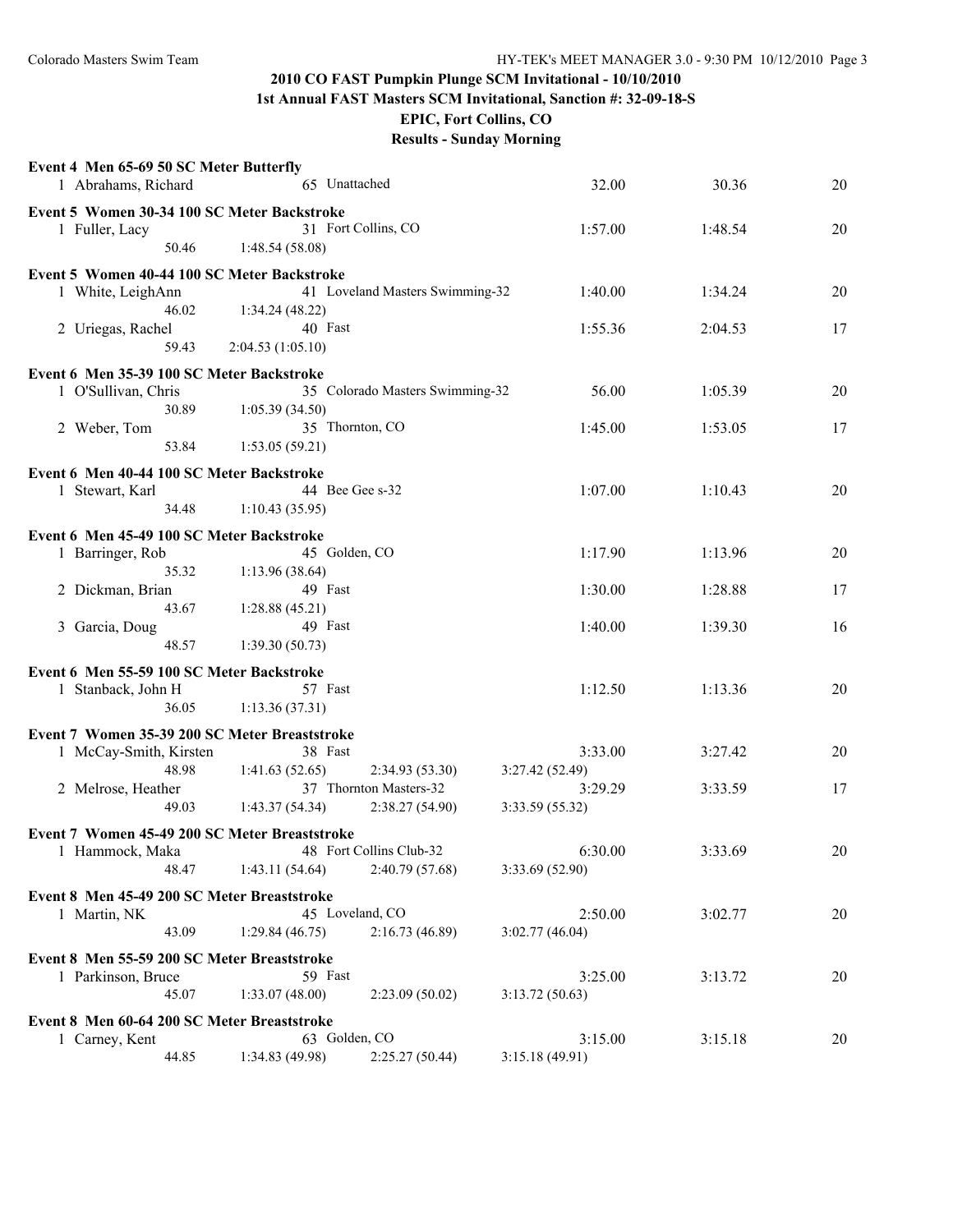**1st Annual FAST Masters SCM Invitational, Sanction #: 32-09-18-S**

**EPIC, Fort Collins, CO**

| Event 9 Women 18-24 50 SC Meter Freestyle   |                                  |         |         |    |
|---------------------------------------------|----------------------------------|---------|---------|----|
| 1 Dierking, Tamara                          | 21 Fast                          | 32.29   | 35.61   | 20 |
| 2 Jelley, Sara                              | 23 Fast                          | 48.00   | 37.54   | 17 |
| Event 9 Women 25-29 50 SC Meter Freestyle   |                                  |         |         |    |
| 1 Fitzpatrick, Katie                        | 28 Fast                          | NT      | 30.53   | 20 |
| 2 Anstett, Denise                           | 26 Fast                          | 32.60   | 32.97   | 17 |
| 3 Taylor, Alexandra                         | 27 Boulder, CO                   | 33.50   | 34.32   | 16 |
|                                             |                                  |         |         |    |
| Event 9 Women 30-34 50 SC Meter Freestyle   | 30 Fort Collins Club-32          |         |         |    |
| 1 Linke, Lindsay                            |                                  | 28.00   | 28.79   | 20 |
| 2 Fuller, Lacy                              | 31 Fort Collins, CO              | 39.00   | 39.78   | 17 |
| Event 9 Women 40-44 50 SC Meter Freestyle   |                                  |         |         |    |
| 1 Richardson, Kim                           | 42 Fort Collins Club-32          | 31.23   | 31.47   | 20 |
| 2 Uriegas, Rachel                           | 40 Fast                          | 43.24   | 43.29   | 17 |
| Event 9 Women 50-54 50 SC Meter Freestyle   |                                  |         |         |    |
| 1 Garnier, Kathy                            | 50 Inverness Masters-32          | 31.00   | 29.47   | 20 |
|                                             |                                  |         |         |    |
| Event 9 Women 55-59 50 SC Meter Freestyle   | 56 Fort Collins Club-32          |         | 32.91   | 20 |
| 1 Rosener, Karen                            |                                  | 32.50   |         |    |
| Event 10 Men 30-34 50 SC Meter Freestyle    |                                  |         |         |    |
| 1 Hammond, Owen                             | 31 Unattached                    | 45.00   | 34.92   | 20 |
| Event 10 Men 35-39 50 SC Meter Freestyle    |                                  |         |         |    |
| 1 O'Sullivan, Chris                         | 35 Colorado Masters Swimming-32  | 23.00   | 26.74   | 20 |
| 2 Hancock, Wade                             | 37 Fast                          | 27.50   | 27.84   | 17 |
| 3 Welting, Evan                             | 36 Fast                          | 29.91   | 27.97   | 16 |
| 4 Bolles, Ben                               | 38 Colorado Masters Swimming-32  | 34.90   | 31.28   | 15 |
|                                             |                                  |         |         |    |
| Event 10 Men 40-44 50 SC Meter Freestyle    | 44 Bee Gee s-32                  |         |         |    |
| 1 Stewart, Karl                             |                                  | 28.00   | 27.89   | 20 |
| Event 10 Men 45-49 50 SC Meter Freestyle    |                                  |         |         |    |
| 1 Roush, Stephen                            | 48 Windsor (W3c) Masters Swim-32 | 29.90   | 29.61   | 20 |
| 2 Dauksher, Walter                          | 46 Fast                          | 31.00   | 31.20   | 17 |
| Event 10 Men 60-64 50 SC Meter Freestyle    |                                  |         |         |    |
| 1 Abbott, Bill                              | 64 Unattached                    | 30.00   | 31.49   | 20 |
|                                             |                                  |         |         |    |
| Event 10 Men 65-69 50 SC Meter Freestyle    |                                  | 28.00   | 29.32   | 20 |
| 1 Abrahams, Richard                         | 65 Unattached                    |         |         |    |
| Event 11 Women 40-44 100 SC Meter Butterfly |                                  |         |         |    |
| 1 White, LeighAnn                           | 41 Loveland Masters Swimming-32  | 1:30.00 | 1:28.95 | 20 |
| 40.44                                       | 1:28.95(48.51)                   |         |         |    |
| Event 11 Women 45-49 100 SC Meter Butterfly |                                  |         |         |    |
| 1 Von Der Lippe, Susan                      | 45 Bee Gee s-32                  | 1:04.05 | 1:04.10 | 20 |
| 30.35                                       | 1:04.10(33.75)                   |         |         |    |
| Event 12 Men 35-39 100 SC Meter Butterfly   |                                  |         |         |    |
| 1 Edwards, Dan                              | 37 Broomfield Breakers           | 1:02.00 | 1:04.23 | 20 |
| 30.48                                       | 1:04.23(33.75)                   |         |         |    |
|                                             |                                  |         |         |    |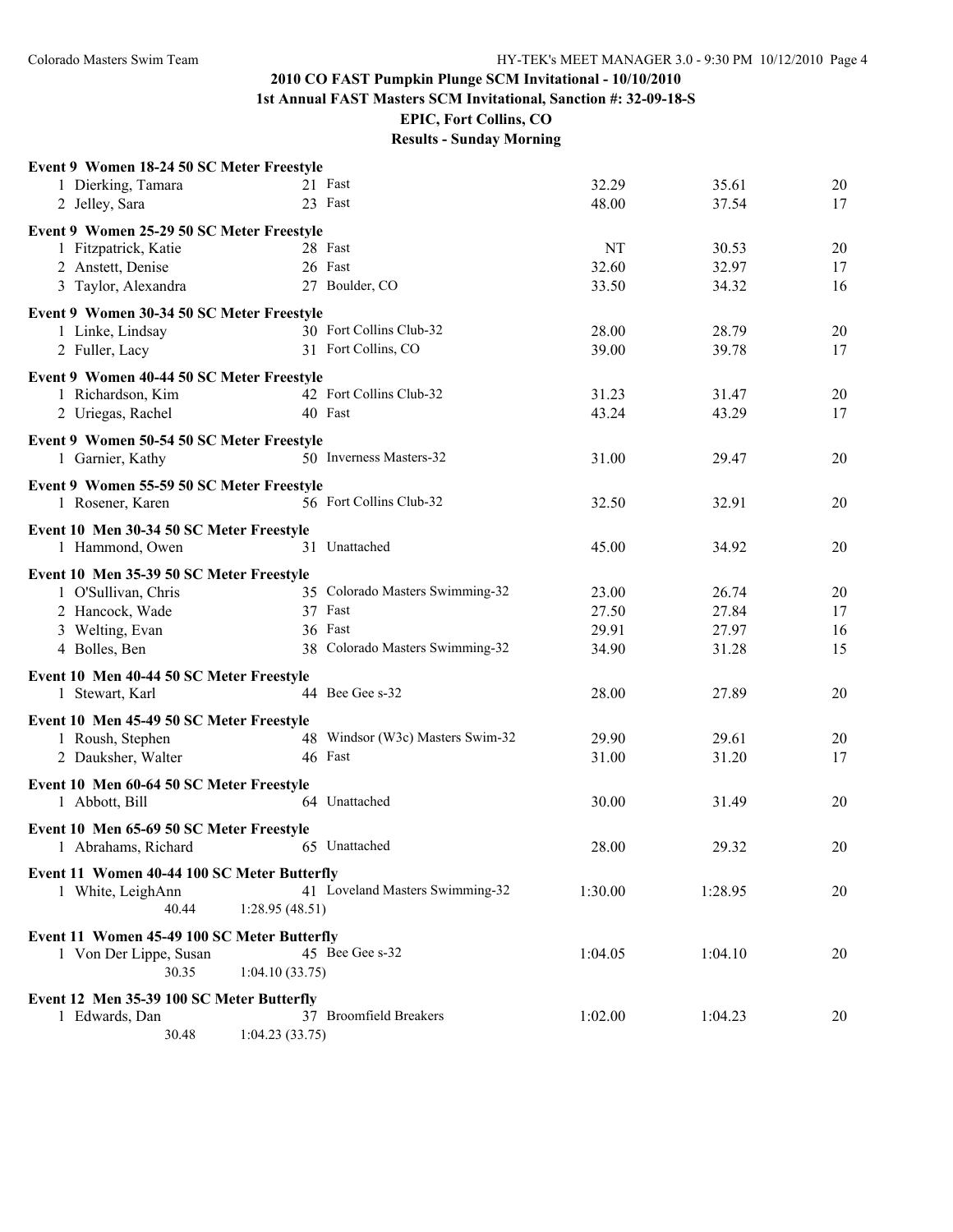**1st Annual FAST Masters SCM Invitational, Sanction #: 32-09-18-S**

**EPIC, Fort Collins, CO**

| Event 12 Men 40-44 100 SC Meter Butterfly    |                         |                                 |                 |         |    |
|----------------------------------------------|-------------------------|---------------------------------|-----------------|---------|----|
| 1 Cruz, Eduardo                              |                         | 41 Thornton, CO                 | 1:26.36         | 1:20.99 | 20 |
|                                              | 1:20.99(43.49)<br>37.50 |                                 |                 |         |    |
| Event 12 Men 45-49 100 SC Meter Butterfly    |                         |                                 |                 |         |    |
| 1 Dickman, Brian                             |                         | 49 Fast                         | 1:25.00         | 1:23.09 | 20 |
| Event 12 Men 50-54 100 SC Meter Butterfly    |                         |                                 |                 |         |    |
| 1 Nolte, Christopher                         |                         | 53 Inverness Masters-32         | 1:13.50         | 1:15.22 | 20 |
| 34.66                                        | 1:15.22(40.56)          |                                 |                 |         |    |
| Event 13 Women 40-44 200 SC Meter Backstroke |                         |                                 |                 |         |    |
| 1 Richardson, Kim                            |                         | 42 Fort Collins Club-32         | <b>NT</b>       | 2:55.78 | 20 |
| 41.13                                        | 1:25.45(44.32)          | 2:10.68(45.23)                  | 2:55.78(45.10)  |         |    |
|                                              |                         |                                 |                 |         |    |
| Event 14 Men 45-49 200 SC Meter Backstroke   |                         |                                 |                 |         |    |
| 1 Martin, NK<br>37.73                        | 1:17.27(39.54)          | 45 Loveland, CO                 | 2:30.00         | 2:38.24 | 20 |
|                                              |                         | 1:57.62(40.35)                  | 2:38.24(40.62)  |         |    |
| Event 15 Women 18-24 200 SC Meter IM         |                         |                                 |                 |         |    |
| 1 Jelley, Sara                               |                         | 23 Fast                         | 4:20.00         | 3:28.17 | 20 |
|                                              | 49.34<br>1:45.97(56.63) | 2:41.89(55.92)                  | 3:28.17(46.28)  |         |    |
| Event 15 Women 25-29 200 SC Meter IM         |                         |                                 |                 |         |    |
| 1 West, Elizabeth                            |                         | 26 Miramont Masters Swimming-32 | NT              | 3:19.64 | 20 |
| 41.93                                        | 1:35.65(53.72)          | 2:34.19(58.54)                  | 3:19.64(45.45)  |         |    |
| Event 15 Women 30-34 200 SC Meter IM         |                         |                                 |                 |         |    |
| 1 Linke, Lindsay                             |                         | 30 Fort Collins Club-32         | 2:40.00         | 2:43.62 | 20 |
| 34.88                                        | 1:16.47(41.59)          | 2:04.92(48.45)                  | 2:43.62(38.70)  |         |    |
| 2 Fuller, Lacy                               |                         | 31 Fort Collins, CO             | 3:50.00         | 3:52.72 | 17 |
| 53.55                                        | 1:53.58(1:00.03)        | 2:59.51(1:05.93)                | 3:52.72(53.21)  |         |    |
| Event 15 Women 35-39 200 SC Meter IM         |                         |                                 |                 |         |    |
| 1 McCay-Smith, Kirsten                       |                         | 38 Fast                         | 3:29.00         | 3:16.10 | 20 |
| 49.93                                        | 1:42.39(52.46)          | 2:35.08(52.69)                  | 3:16.10(41.02)  |         |    |
| 2 Melrose, Heather                           |                         | 37 Thornton Masters-32          | 3:18.68         | 3:17.20 | 17 |
|                                              | 46.96<br>1:40.38(53.42) | 2:33.34(52.96)                  | 3:17.20(43.86)  |         |    |
| Event 15 Women 40-44 200 SC Meter IM         |                         |                                 |                 |         |    |
| 1 White, LeighAnn                            |                         | 41 Loveland Masters Swimming-32 | 3:18.00         | 3:29.68 | 20 |
| 44.71                                        | 1:37.77(53.06)          | 2:40.30(1:02.53)                | 3:29.68 (49.38) |         |    |
| Event 15 Women 45-49 200 SC Meter IM         |                         |                                 |                 |         |    |
| 1 Nolte, Susan                               |                         | 49 Inverness Masters-32         | 3:35.00         | 3:26.00 | 20 |
| 46.06                                        | 1:42.44(56.38)          | 2:40.55(58.11)                  | 3:26.00(45.45)  |         |    |
|                                              |                         |                                 |                 |         |    |
| Event 16 Men 35-39 200 SC Meter IM           |                         | 35 Thornton, CO                 |                 |         |    |
| 1 Weber, Tom                                 |                         |                                 | 3:40.00         | 3:48.17 | 20 |
| 55.29                                        | 1:58.47(1:03.18)        | 3:02.56 (1:04.09)               | 3:48.17(45.61)  |         |    |
| Event 16 Men 45-49 200 SC Meter IM           |                         |                                 |                 |         |    |
| 1 Martin, NK                                 |                         | 45 Loveland, CO                 | 2:40.00         | 2:33.79 | 20 |
| 34.32                                        | 1:15.43(41.11)          | 2:00.04(44.61)                  | 2:33.79 (33.75) |         |    |
| 2 Barringer, Rob                             |                         | 45 Golden, CO                   | 2:39.50         | 2:37.30 | 17 |
| 31.80                                        | 1:11.21(39.41)          | 1:59.53(48.32)                  | 2:37.30 (37.77) |         |    |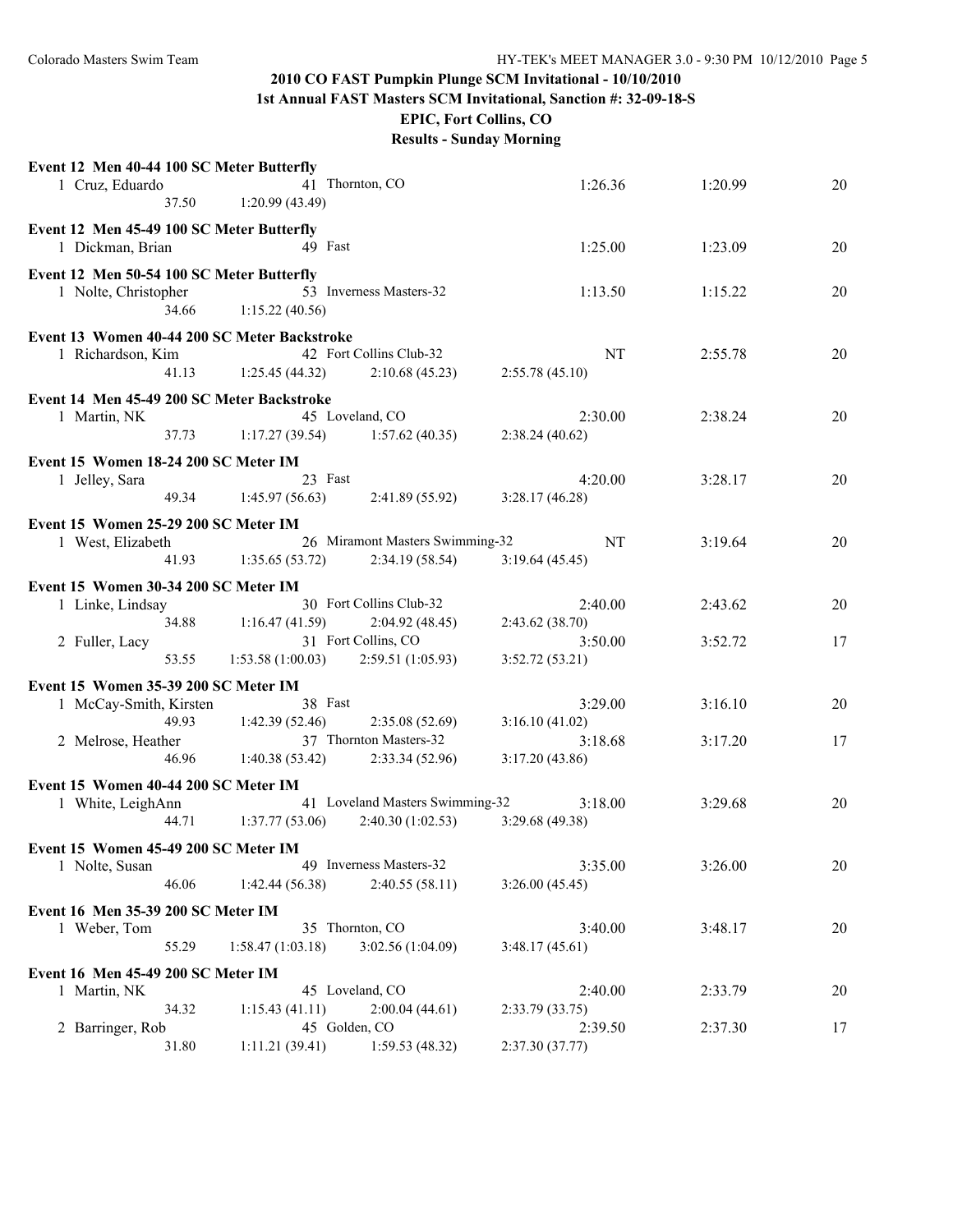**1st Annual FAST Masters SCM Invitational, Sanction #: 32-09-18-S**

**EPIC, Fort Collins, CO**

| (Event 16 Men 45-49 200 SC Meter IM)                 |                 |                                 |                |         |    |
|------------------------------------------------------|-----------------|---------------------------------|----------------|---------|----|
| 3 Bakel, Joe                                         | 49 Fast         |                                 | 3:00.00        | 2:48.60 | 16 |
| 36.76                                                | 1:20.51(43.75)  | 2:11.50(50.99)                  | 2:48.60(37.10) |         |    |
| Event 16 Men 55-59 200 SC Meter IM                   |                 |                                 |                |         |    |
| 1 Stanback, John H                                   | 57 Fast         |                                 | 2:39.00        | 2:44.16 | 20 |
| 36.70                                                | 1:18.45(41.75)  | 2:07.04(48.59)                  | 2:44.16(37.12) |         |    |
|                                                      |                 |                                 |                |         |    |
| Event 16 Men 60-64 200 SC Meter IM<br>1 Carney, Kent | 63 Golden, CO   |                                 | 3:15.00        | 3:10.11 | 20 |
| 44.30                                                | 1:35.52(51.22)  | 2:26.93(51.41)                  | 3:10.11(43.18) |         |    |
| 2 Abbott, Bill                                       | 64 Unattached   |                                 | 2:50.10        | 3:19.24 | 17 |
| 39.66                                                | 1:35.93(56.27)  | 2:36.05(1:00.12)                | 3:19.24(43.19) |         |    |
|                                                      |                 |                                 |                |         |    |
| Event 17 Women 25-29 50 SC Meter Breaststroke        |                 |                                 |                |         |    |
| 1 Anstett, Denise                                    | 26 Fast         |                                 | 39.91          | 41.22   | 20 |
| 2 Taylor, Alexandra                                  | 27 Boulder, CO  |                                 | 44.50          | 44.83   | 17 |
| Event 17 Women 45-49 50 SC Meter Breaststroke        |                 |                                 |                |         |    |
| 1 Von Der Lippe, Susan                               | 45 Bee Gee s-32 |                                 | 33.00          | 33.82   | 20 |
| Event 17 Women 55-59 50 SC Meter Breaststroke        |                 |                                 |                |         |    |
| 1 Rosener, Karen                                     |                 | 56 Fort Collins Club-32         | 43.90          | 43.85   | 20 |
|                                                      |                 |                                 |                |         |    |
| Event 18 Men 35-39 50 SC Meter Breaststroke          |                 |                                 |                |         |    |
| 1 Welting, Evan                                      | 36 Fast         |                                 | 35.91          | 38.85   | 20 |
| Event 18 Men 45-49 50 SC Meter Breaststroke          |                 |                                 |                |         |    |
| 1 Dauksher, Walter                                   | 46 Fast         |                                 | 41.00          | 42.50   | 20 |
| Event 18 Men 50-54 50 SC Meter Breaststroke          |                 |                                 |                |         |    |
| 1 Fanger, Kevin                                      |                 | 50 Broomfield Breakers          | 38.00          | 35.45   | 20 |
|                                                      |                 |                                 |                |         |    |
| Event 18 Men 55-59 50 SC Meter Breaststroke          |                 |                                 |                |         |    |
| 1 Parkinson, Bruce                                   | 59 Fast         |                                 | 39.00          | 41.33   | 20 |
| Event 19 Women 18-24 100 SC Meter Freestyle          |                 |                                 |                |         |    |
| 1 Michelson, Ashley                                  | 22 Unattached   |                                 | NT             | 1:14.80 | 20 |
| 35.31                                                | 1:14.80(39.49)  |                                 |                |         |    |
| 2 Dierking, Tamara                                   | 21 Fast         |                                 | 1:28.22        | 1:20.86 | 17 |
| 38.88                                                | 1:20.86(41.98)  |                                 |                |         |    |
| Event 19 Women 25-29 100 SC Meter Freestyle          |                 |                                 |                |         |    |
| 1 West, Elizabeth                                    |                 | 26 Miramont Masters Swimming-32 | NT             | 1:19.83 | 20 |
|                                                      |                 |                                 |                |         |    |
| Event 19 Women 30-34 100 SC Meter Freestyle          |                 |                                 |                |         |    |
| 1 Fuller, Lacy                                       |                 | 31 Fort Collins, CO             | 1:25.00        | 1:25.56 | 20 |
| 41.47                                                | 1:25.56(44.09)  |                                 |                |         |    |
| Event 19 Women 35-39 100 SC Meter Freestyle          |                 |                                 |                |         |    |
| 1 McCay-Smith, Kirsten                               | 38 Fast         |                                 | 1:19.00        | 1:19.08 | 20 |
| 37.86                                                | 1:19.08(41.22)  |                                 |                |         |    |
| 2 Melrose, Heather                                   |                 | 37 Thornton Masters-32          | 1:20.48        | 1:23.11 | 17 |
| 40.15                                                | 1:23.11 (42.96) |                                 |                |         |    |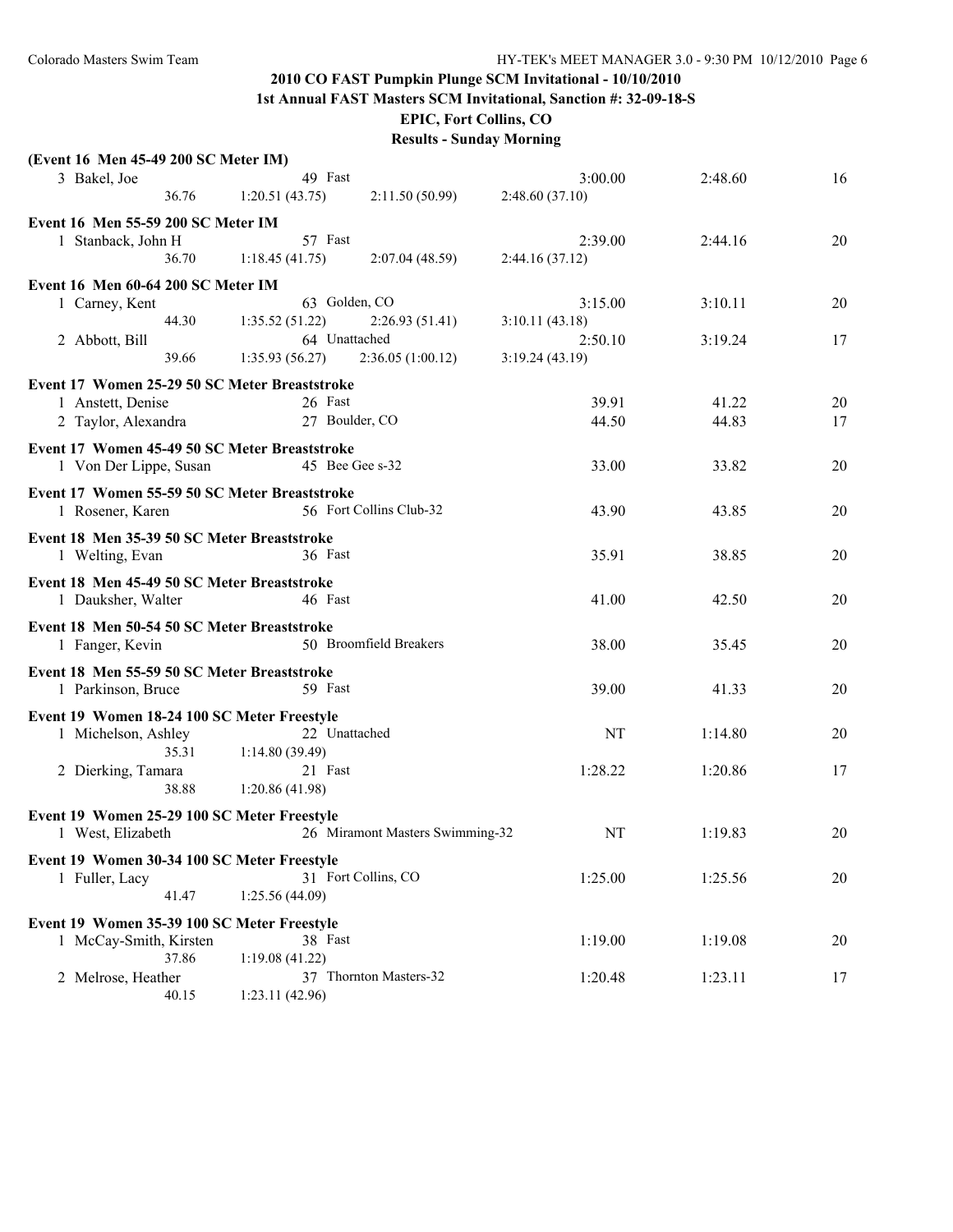**1st Annual FAST Masters SCM Invitational, Sanction #: 32-09-18-S**

**EPIC, Fort Collins, CO**

| Event 19 Women 40-44 100 SC Meter Freestyle |                         |                                  |                 |         |    |
|---------------------------------------------|-------------------------|----------------------------------|-----------------|---------|----|
| 1 Richardson, Kim                           | 42 Fort Collins Club-32 |                                  | 1:08.43         | 1:08.07 | 20 |
| 32.67                                       | 1:08.07(35.40)          |                                  |                 |         |    |
| 2 White, LeighAnn                           |                         | 41 Loveland Masters Swimming-32  | 1:20.00         | 1:23.31 | 17 |
| 40.45                                       | 1:23.31(42.86)          |                                  |                 |         |    |
| 3 Uriegas, Rachel                           | 40 Fast                 |                                  | 1:36.82         | 1:37.90 | 16 |
| 46.09                                       | 1:37.90(51.81)          |                                  |                 |         |    |
|                                             |                         |                                  |                 |         |    |
| Event 19 Women 45-49 100 SC Meter Freestyle |                         |                                  |                 |         |    |
| 1 Hammock, Maka                             | 48 Fort Collins Club-32 |                                  | 1:30.00         | 1:19.45 | 20 |
| 37.69                                       | 1:19.45(41.76)          |                                  |                 |         |    |
|                                             |                         |                                  |                 |         |    |
| Event 19 Women 50-54 100 SC Meter Freestyle | 50 Inverness Masters-32 |                                  | 1:06.00         |         | 20 |
| 1 Garnier, Kathy                            |                         |                                  |                 | 1:05.40 |    |
| 31.41                                       | 1:05.40(33.99)          |                                  |                 |         |    |
| Event 20 Men 30-34 100 SC Meter Freestyle   |                         |                                  |                 |         |    |
| 1 Hammond, Owen                             | 31 Unattached           |                                  | 1:30.00         | 1:19.97 | 20 |
| 38.17                                       | 1:19.97(41.80)          |                                  |                 |         |    |
|                                             |                         |                                  |                 |         |    |
| Event 20 Men 35-39 100 SC Meter Freestyle   |                         |                                  |                 |         |    |
| 1 Hancock, Wade                             | 37 Fast                 |                                  | 1:02.50         | 1:01.95 | 20 |
| 28.78                                       | 1:01.95(33.17)          |                                  |                 |         |    |
| 2 Bolles, Ben                               |                         | 38 Colorado Masters Swimming-32  | 1:16.40         | 1:10.19 | 17 |
| 33.98                                       | 1:10.19(36.21)          |                                  |                 |         |    |
| 3 Weber, Tom                                | 35 Thornton, CO         |                                  | 1:40.00         | 1:29.72 | 16 |
| 42.09                                       | 1:29.72(47.63)          |                                  |                 |         |    |
| Event 20 Men 45-49 100 SC Meter Freestyle   |                         |                                  |                 |         |    |
| 1 Roush, Stephen                            |                         | 48 Windsor (W3c) Masters Swim-32 | 1:06.00         | 1:07.02 | 20 |
| 32.07                                       | 1:07.02(34.95)          |                                  |                 |         |    |
|                                             | 49 Fast                 |                                  | 1:15.00         |         |    |
| 2 Dickman, Brian                            |                         |                                  |                 | 1:15.00 | 17 |
| 3 Garcia, Doug                              | 49 Fast                 |                                  | 1:20.00         | 1:16.69 | 16 |
| 35.80                                       | 1:16.69(40.89)          |                                  |                 |         |    |
| Event 20 Men 50-54 100 SC Meter Freestyle   |                         |                                  |                 |         |    |
| 1 Nolte, Christopher                        | 53 Inverness Masters-32 |                                  | 1:02.50         | 1:04.53 | 20 |
| 31.22                                       | 1:04.53(33.31)          |                                  |                 |         |    |
|                                             |                         |                                  |                 |         |    |
| Event 20 Men 65-69 100 SC Meter Freestyle   |                         |                                  |                 |         |    |
| 1 Abrahams, Richard                         | 65 Unattached           |                                  | 1:04.00         | 1:03.05 | 20 |
| 30.13                                       | 1:03.05(32.92)          |                                  |                 |         |    |
| Event 22 Men 40-44 200 SC Meter Butterfly   |                         |                                  |                 |         |    |
| 1 Cruz, Eduardo                             | 41 Thornton, CO         |                                  | 3:00.00         | 3:09.93 | 20 |
| 42.85                                       | 1:30.52(47.67)          | 2:19.39 (48.87)                  | 3:09.93(50.54)  |         |    |
|                                             |                         |                                  |                 |         |    |
| Event 22 Men 45-49 200 SC Meter Butterfly   |                         |                                  |                 |         |    |
| 1 Martin, NK                                | 45 Loveland, CO         |                                  | 2:35.00         | 2:40.08 | 20 |
| 35.40                                       | 1:15.55(40.15)          | 1:57.59(42.04)                   | 2:40.08 (42.49) |         |    |
| 2 Bakel, Joe                                | 49 Fast                 |                                  | 3:00.00         | 2:56.29 | 17 |
| 40.66                                       | 1:23.92(43.26)          | 2:10.63(46.71)                   | 2:56.29(45.66)  |         |    |
| Event 23 Women 18-24 50 SC Meter Backstroke |                         |                                  |                 |         |    |
| 1 Dierking, Tamara                          | 21 Fast                 |                                  | 38.27           | 42.41   | 20 |
|                                             |                         |                                  |                 |         |    |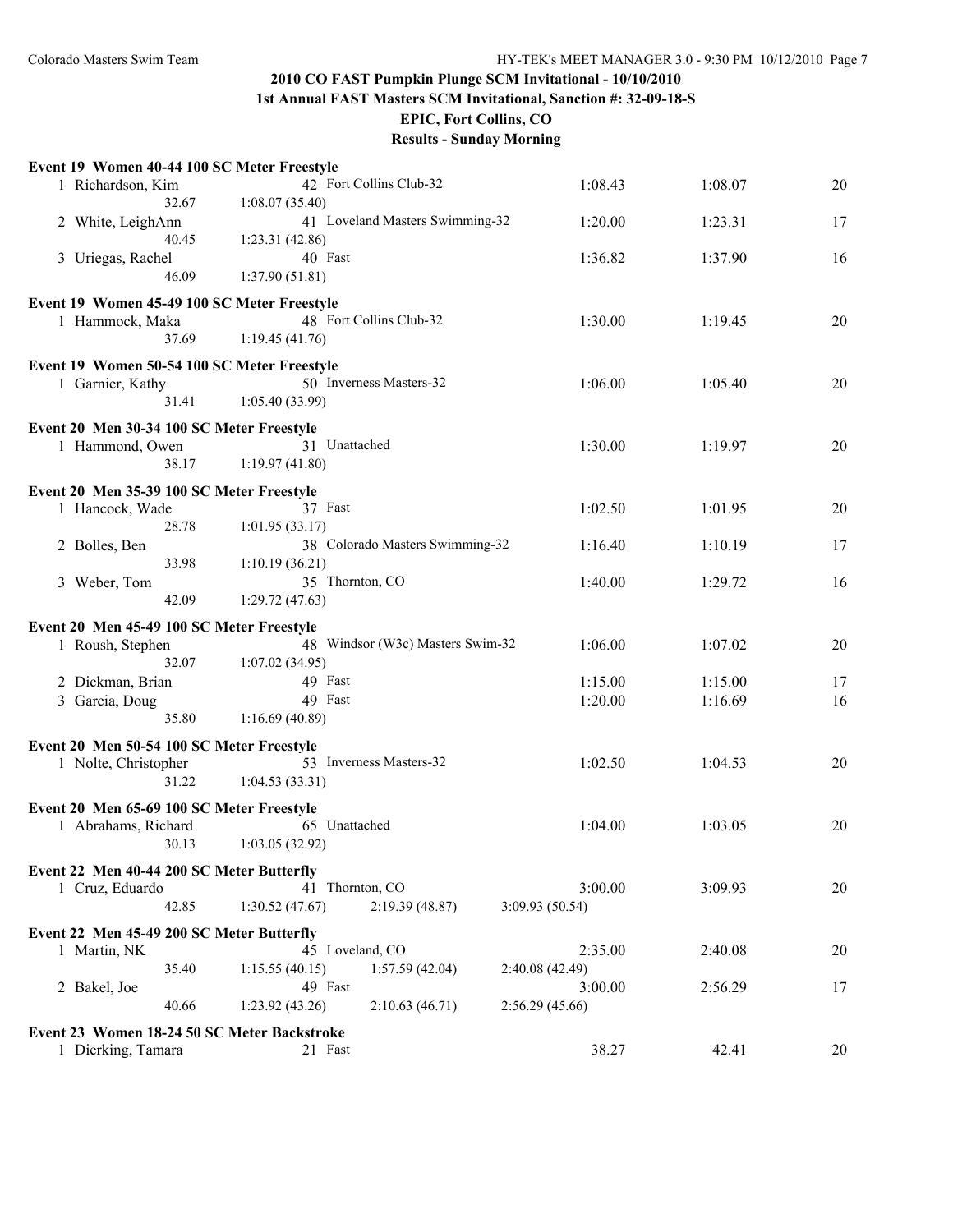**1st Annual FAST Masters SCM Invitational, Sanction #: 32-09-18-S**

**EPIC, Fort Collins, CO**

| Event 23 Women 25-29 50 SC Meter Backstroke    |                                 |         |         |    |
|------------------------------------------------|---------------------------------|---------|---------|----|
| 1 Fitzpatrick, Katie                           | 28 Fast                         | NT      | 34.16   | 20 |
| 2 Anstett, Denise                              | 26 Fast                         | 42.91   | 40.98   | 17 |
| Event 23 Women 40-44 50 SC Meter Backstroke    |                                 |         |         |    |
| 1 Uriegas, Rachel                              | 40 Fast                         | 55.18   | 1:00.13 | 20 |
| Event 23 Women 45-49 50 SC Meter Backstroke    |                                 |         |         |    |
| 1 Hammock, Maka                                | 48 Fort Collins Club-32         | 1:00.00 | 47.99   | 20 |
| Event 24 Men 35-39 50 SC Meter Backstroke      |                                 |         |         |    |
| 1 O'Sullivan, Chris                            | 35 Colorado Masters Swimming-32 | 26.00   | 29.50   | 20 |
| 2 Welting, Evan                                | 36 Fast                         | 30.91   | 31.62   | 17 |
| Event 24 Men 40-44 50 SC Meter Backstroke      |                                 |         |         |    |
| 1 Stewart, Karl                                | 44 Bee Gee s-32                 | 31.00   | 31.37   | 20 |
| Event 25 Women 18-24 100 SC Meter Breaststroke |                                 |         |         |    |
| 1 Jelley, Sara                                 | 23 Fast                         | 1:55.00 | 1:45.82 | 20 |
| 50.30                                          | 1:45.82(55.52)                  |         |         |    |
| Event 25 Women 25-29 100 SC Meter Breaststroke |                                 |         |         |    |
| 1 Taylor, Alexandra                            | 27 Boulder, CO                  | 1:38.00 | 1:37.67 | 20 |
| 46.02                                          | 1:37.67(51.65)                  |         |         |    |
| Event 25 Women 30-34 100 SC Meter Breaststroke |                                 |         |         |    |
| 1 Fuller, Lacy                                 | 31 Fort Collins, CO             | 2:03.00 | 1:59.34 | 20 |
| 56.20                                          | 1:59.34(1:03.14)                |         |         |    |
| Event 25 Women 35-39 100 SC Meter Breaststroke |                                 |         |         |    |
| 1 Melrose, Heather                             | 37 Thornton Masters-32          | 1:38.51 | 1:42.01 | 20 |
| 49.48                                          | 1:42.01(52.53)                  |         |         |    |
| Event 25 Women 45-49 100 SC Meter Breaststroke |                                 |         |         |    |
| 1 Von Der Lippe, Susan                         | 45 Bee Gee s-32                 | 1:12.50 | 1:13.30 | 20 |
| 34.83                                          | 1:13.30(38.47)                  |         |         |    |
| 2 Nolte, Susan                                 | 49 Inverness Masters-32         | 1:45.00 | 1:46.32 | 17 |
| 50.70                                          | 1:46.32(55.62)                  |         |         |    |
| Event 26 Men 40-44 100 SC Meter Breaststroke   |                                 |         |         |    |
| 1 Cruz, Eduardo                                | 41 Thornton, CO                 | 1:39.56 | 1:35.92 | 20 |
| 46.58                                          | 1:35.92(49.34)                  |         |         |    |
| Event 26 Men 45-49 100 SC Meter Breaststroke   |                                 |         |         |    |
| 1 Dickman, Brian 49 Fast                       |                                 | 1:35.00 | 1:29.69 | 20 |
| 44.47                                          | 1:29.69(45.22)                  |         |         |    |
| Event 26 Men 55-59 100 SC Meter Breaststroke   |                                 |         |         |    |
| 1 Parkinson, Bruce                             | 59 Fast                         | 1:32.00 | 1:30.14 | 20 |
| 43.12                                          | 1:30.14(47.02)                  |         |         |    |
| Event 26 Men 60-64 100 SC Meter Breaststroke   |                                 |         |         |    |
| 1 Carney, Kent                                 | 63 Golden, CO                   | 1:30.00 | 1:29.57 | 20 |
| 43.14                                          | 1:29.57(46.43)                  |         |         |    |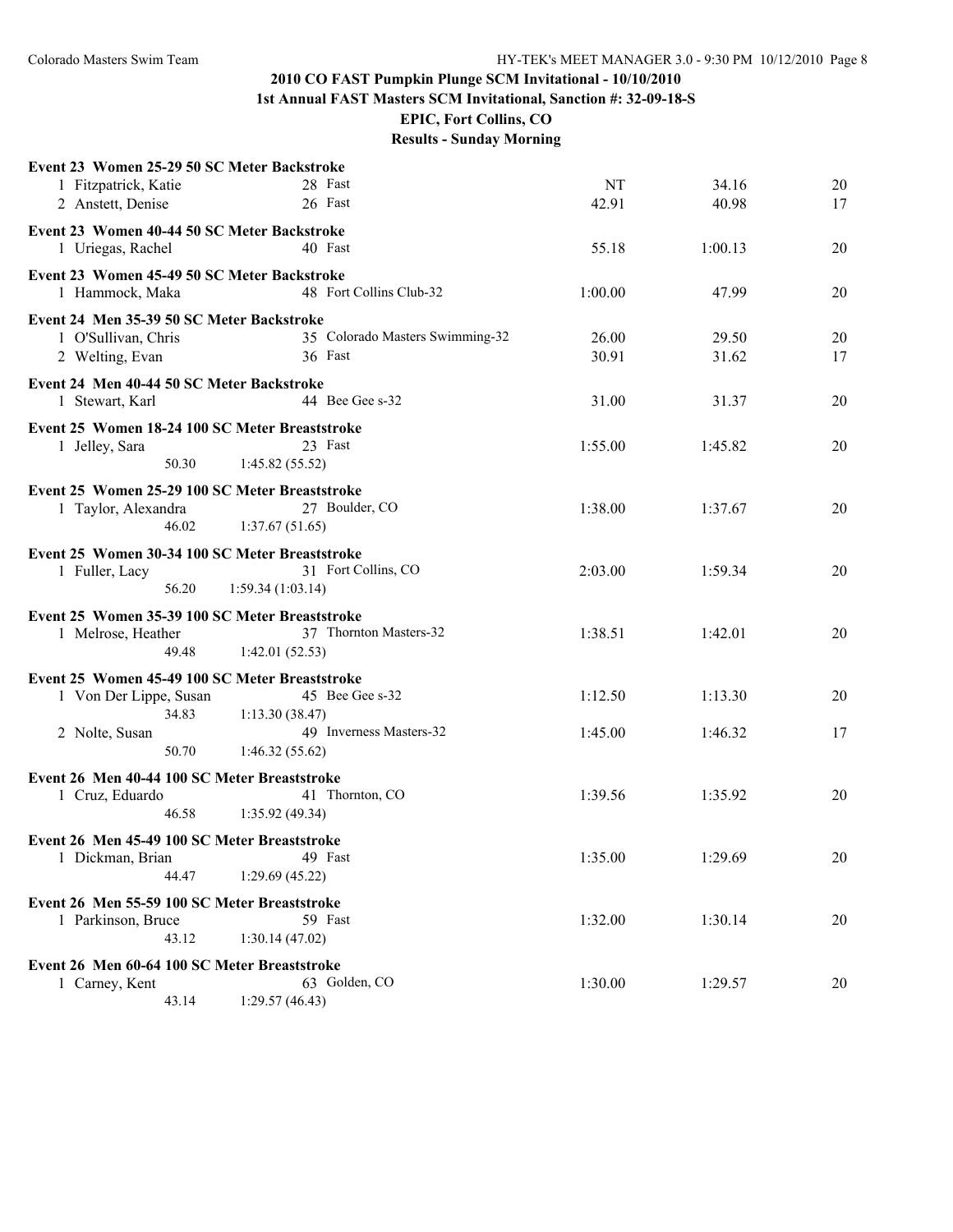**1st Annual FAST Masters SCM Invitational, Sanction #: 32-09-18-S**

**EPIC, Fort Collins, CO**

|                                             | Event 27 Women 18-24 200 SC Meter Freestyle |                                  |                            |         |    |
|---------------------------------------------|---------------------------------------------|----------------------------------|----------------------------|---------|----|
| 1 Michelson, Ashley                         | 22 Unattached                               |                                  | NT                         | 2:44.16 | 20 |
| 38.30                                       | 1:19.36(41.06)                              | 2:02.22(42.86)                   | 2:44.16(41.94)             |         |    |
| Event 27 Women 25-29 200 SC Meter Freestyle |                                             |                                  |                            |         |    |
| 1 West, Elizabeth                           |                                             | 26 Miramont Masters Swimming-32  | NT                         | 2:57.71 | 20 |
|                                             |                                             | 2:10.81()                        | 2:57.71 (46.90)            |         |    |
|                                             |                                             |                                  |                            |         |    |
| Event 27 Women 35-39 200 SC Meter Freestyle |                                             |                                  |                            |         |    |
| 1 McCay-Smith, Kirsten                      | 38 Fast                                     |                                  | 2:49.00                    | 2:49.33 | 20 |
| 39.71                                       | 1:22.28(42.57)                              | 2:05.93(43.65)                   | 2:49.33(43.40)             |         |    |
| Event 27 Women 40-44 200 SC Meter Freestyle |                                             |                                  |                            |         |    |
| 1 Richardson, Kim                           |                                             | 42 Fort Collins Club-32          | 2:27.79                    | 2:30.30 | 20 |
| 35.84                                       | 1:14.04(38.20)                              | 1:53.16(39.12)                   | 2:30.30(37.14)             |         |    |
|                                             |                                             |                                  |                            |         |    |
| Event 27 Women 50-54 200 SC Meter Freestyle |                                             |                                  |                            |         |    |
| 1 Garnier, Kathy                            |                                             | 50 Inverness Masters-32          | 2:26.00                    | 2:30.87 | 20 |
| 35.39                                       | 1:13.15(37.76)                              | 1:53.32(40.17)                   | 2:30.87(37.55)             |         |    |
| Event 28 Men 30-34 200 SC Meter Freestyle   |                                             |                                  |                            |         |    |
| 1 Hammond, Owen                             | 31 Unattached                               |                                  | 3:05.00                    | 3:06.36 | 20 |
| 41.56                                       |                                             | 2:17.88()                        | 3:06.36(48.48)             |         |    |
|                                             |                                             |                                  |                            |         |    |
| Event 28 Men 35-39 200 SC Meter Freestyle   |                                             | 37 Broomfield Breakers           |                            |         |    |
| 1 Edwards, Dan                              |                                             |                                  | 2:12.00                    | 2:17.73 | 20 |
| 32.71                                       | 1:08.82(36.11)                              | 1:44.07(35.25)                   | 2:17.73(33.66)             |         |    |
| 2 Weber, Tom                                | 35 Thornton, CO                             |                                  | 3:30.00                    | 3:17.49 | 17 |
| 40.96                                       | 1:31.97(51.01)                              | 2:26.13(54.16)                   | 3:17.49(51.36)             |         |    |
| Event 28 Men 45-49 200 SC Meter Freestyle   |                                             |                                  |                            |         |    |
| 1 Bakel, Joe                                | 49 Fast                                     |                                  | 2:30.00                    | 2:26.65 | 20 |
| 34.75                                       | 1:12.17(37.42)                              | 1:49.76(37.59)                   | 2:26.65 (36.89)            |         |    |
| 2 Dauksher, Walter                          | 46 Fast                                     |                                  |                            | 2:29.15 |    |
|                                             |                                             |                                  | 2:30.00                    |         |    |
| 35.40                                       |                                             |                                  |                            |         | 17 |
|                                             | 1:13.89(38.49)                              | 1:52.16(38.27)                   | 2:29.15 (36.99)<br>2:25.00 |         | 16 |
| 3 Roush, Stephen                            |                                             | 48 Windsor (W3c) Masters Swim-32 |                            | 2:29.38 |    |
| 35.82                                       | 1:13.82(38.00)                              | 1:52.19(38.37)                   | 2:29.38 (37.19)            |         |    |
| Event 28 Men 55-59 200 SC Meter Freestyle   |                                             |                                  |                            |         |    |
| 1 Stanback, John H                          | 57 Fast                                     |                                  | 2:24.00                    | 2:27.72 | 20 |
| 35.30                                       | 1:13.34(38.04)                              | 1:51.08(37.74)                   | 2:27.72(36.64)             |         |    |
| Event 28 Men 70-74 200 SC Meter Freestyle   |                                             |                                  |                            |         |    |
|                                             |                                             |                                  |                            |         |    |
| 1 Thornton, George 70 Thornton, CO<br>45.98 | 1:36.88(50.90)                              | 2:29.44(52.56)                   | 3:00.00<br>3:21.71(52.27)  | 3:21.71 | 20 |
|                                             |                                             |                                  |                            |         |    |
| Event 29 Women 18-24 100 SC Meter IM        |                                             |                                  |                            |         |    |
| 1 Michelson, Ashley                         | 22 Unattached                               |                                  | NT                         | 1:29.35 | 20 |
| 39.18                                       | 1:29.35(50.17)                              |                                  |                            |         |    |
| 2 Dierking, Tamara                          | 21 Fast                                     |                                  | 1:35.37                    | 1:30.81 | 17 |
| 41.17                                       | 1:30.81(49.64)                              |                                  |                            |         |    |
| Event 29 Women 25-29 100 SC Meter IM        |                                             |                                  |                            |         |    |
| 1 Fitzpatrick, Katie                        | 28 Fast                                     |                                  | NT                         | 1:21.64 | 20 |
| 37.01                                       | 1:21.64(44.63)                              |                                  |                            |         |    |
| 2 Taylor, Alexandra                         | 27 Boulder, CO                              |                                  | 1:30.00                    | 1:29.36 | 17 |